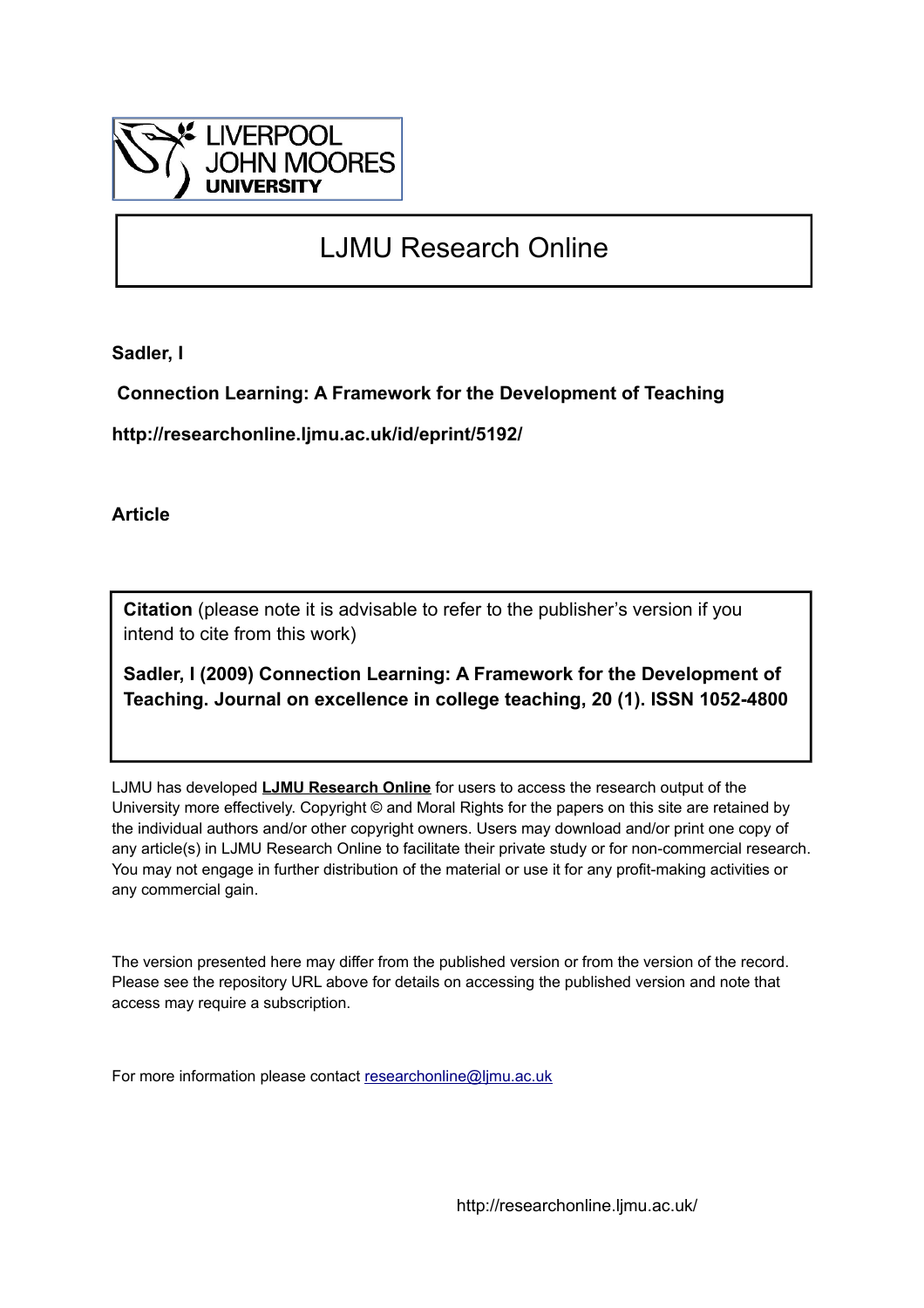Sadler, I. (2009). Connection learning: A framework for the development of teaching. *Journal on Excellence in College Teaching, 20* (1), x-x.

## **Connection Learning: A Framework for the Development of Teaching**

Ian Sadler *York St. John University*

*The author explores how student learning can be enhanced through the appropriate development of teaching skills. In his review of elements of best practice drawn from the literature, conference material, and action research, the concept of "connectivity" emerged as a recurring, implicit term. From this evolved the concept of "connection learning," which is based on the principle that learning is about creating links between concepts, ideas, and experiences. Connection learning creates an innovative way to think about teaching and learning based on student-centered learning and conceptual change. The author proposes a framework aligning these overarching conceptions of teaching with daily teaching and learning strategies.*

### **Introduction**

With increasing student enrollment and diversity in our colleges and universities and a growing emphasis on accountability for teaching quality, strategies to improve teaching are becoming increasingly important. This article aims to address this concern by identifying a framework for ways of thinking about, practicing, and developing teaching in higher education. The framework I propose emerged from a body of work that Biggs (1999) refers to as "student learning" research and originated from the work on approaches to learning by Marton and Säljö (1976). Whether students are engaged in deep or surface approaches to learning has been shown to influence the quality of the learning outcomes achieved (Entwistle & Ramsden, 1983).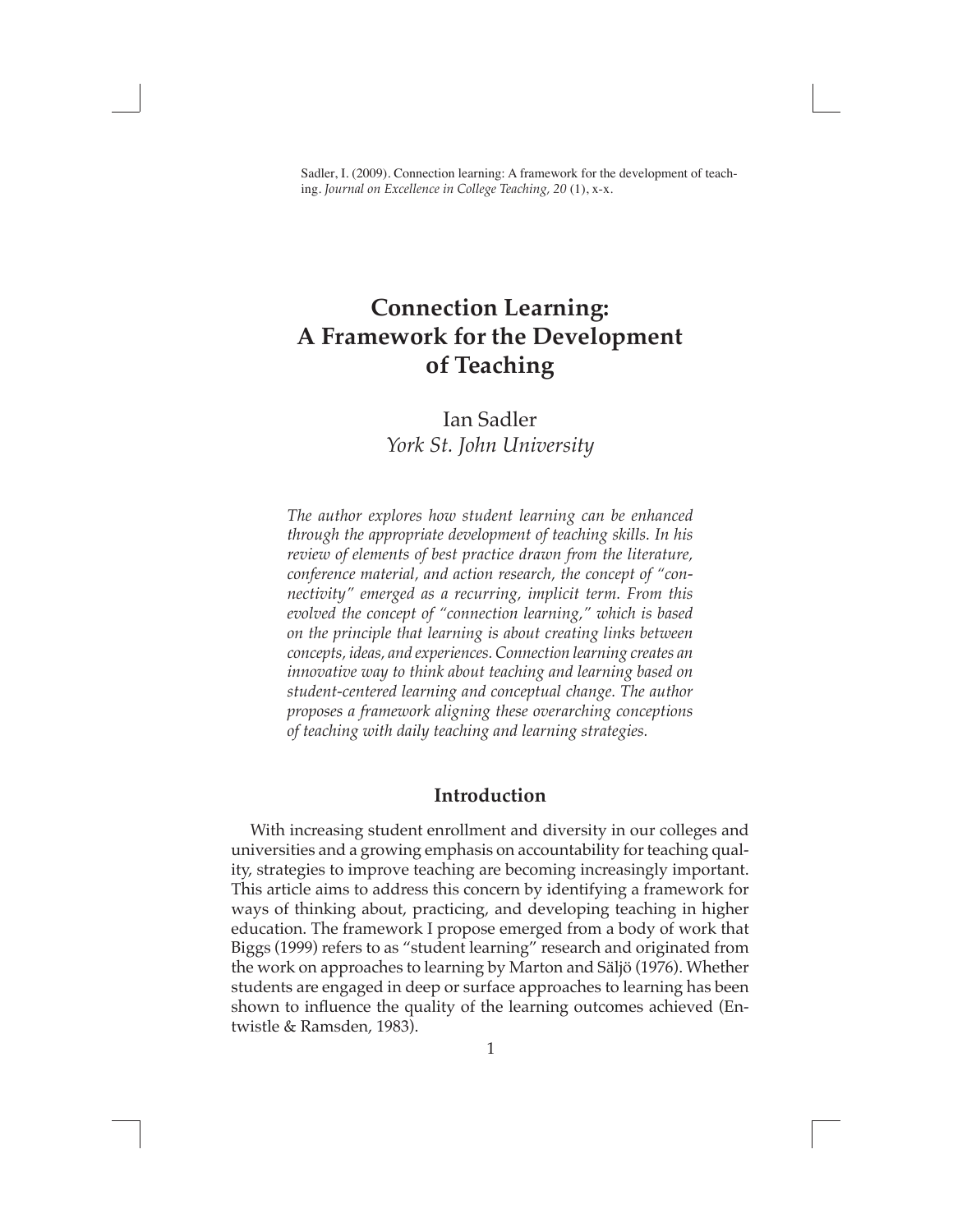It has been established that approaches to learning are context dependent. Because teachers are a key component in the majority of learning and teaching environments, they have the ability to influence the learning context and invoke deep approaches to learning (Prosser, Trigwell, & Waterhouse, 1999). Although a number of authors have criticized deep and surface approaches to learning as being simplistic (Richardson, 1990; Webb, 1997), these approaches have provided a valuable concept that all teachers and students can relate to. Rather than discount these labels as simplistic, then, it may be more productive to consider aspects of the concepts that require further attention and development. Ramsden (2004) has argued that two broad areas of the approaches to learning research are in need of further development: first, to identify how teachers can impact students' approaches to learning; and second, to consider how to use approaches to learning for leadership and the enhancement of teaching. The proposed framework seeks to respond to both of these needs.

Work in the development of teaching traditionally has focused either on a teaching tip approach (Gibbs, Habeshaw, & Habeshaw, 1984) or on a conceptual approach that is less specific to classroom practice (Kember, 1997). There has been no clear link made between the two, however. In order to bridge this gap it is necessary, first, to identify an overarching concept for thinking about learning and teaching that is based in evidence and aims to engage students in a deep approach to learning, and second, to match this concept with everyday teaching tasks and activities.

Student learning research has identified the mechanics and strategies that students use to achieve a deep approach to learning. Marton (1974; cited in Marton and Säljö, 1984) investigated how a group of students went about a reading task to gain insight into how the students achieved a deep approach to learning. One student commented, ". . . I was looking for the argument and whatever points were used to illustrate it. I could not avoid relating the article to other things I'd read, past experience, and associations, etc. . . ." (p. 41). If these connective strategies for learning could be captured, they could be used to support the development of teaching that encourages students to take a deep approach to learning.

The concept of connectivity in learning holds the potential to be an effective method for promoting deep learning and enhancing student understanding. This article draws on the many references to connectivity in the teaching and learning literature. The most explicit reference to the use of connection for learning, however, comes from the American Association for Higher Education (AAHE, 1998), which has stated that "Learning is fundamentally about making connections through neural networks, mentally among concepts and ideas, and experientially through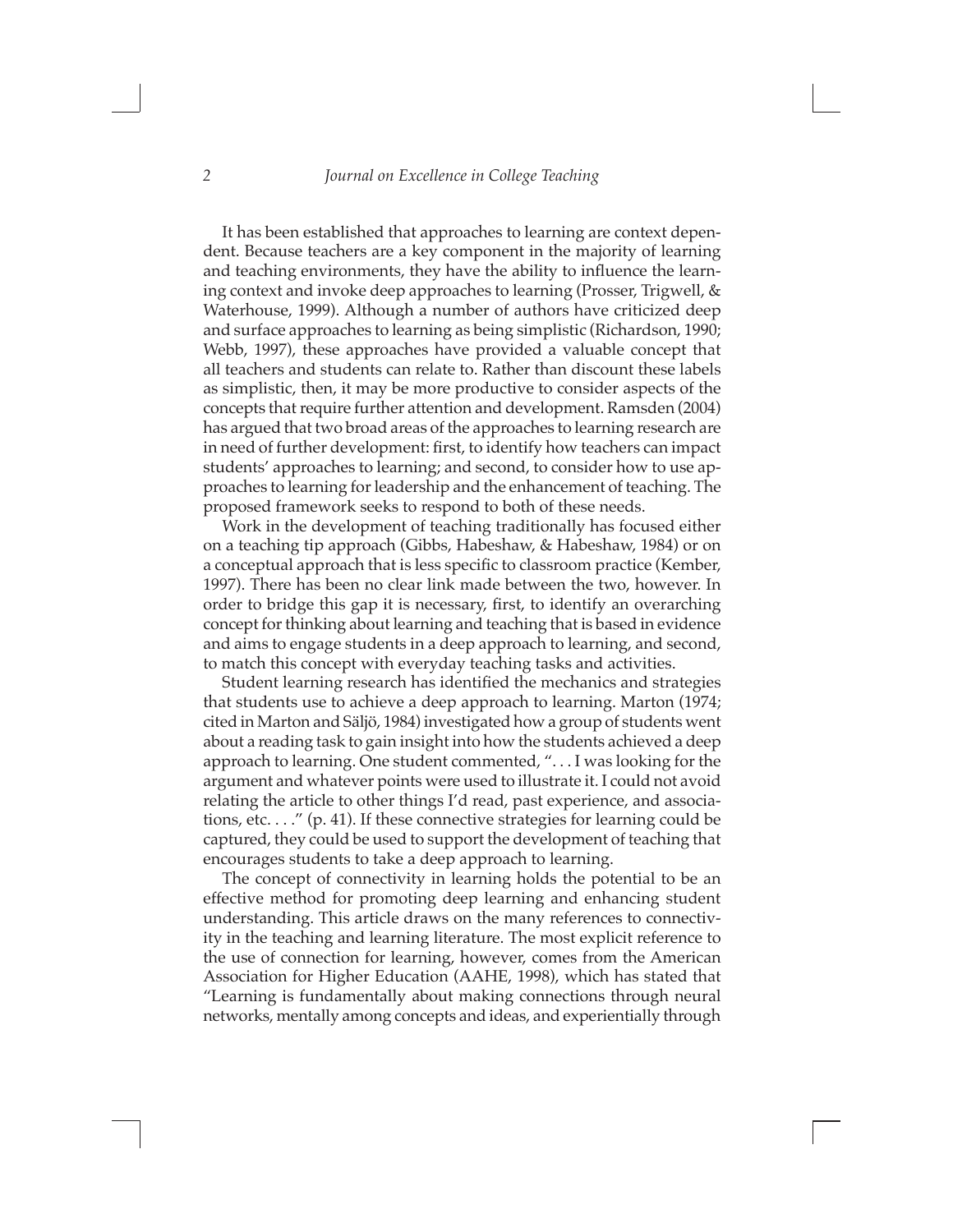interaction between the mind and environment" (p. 3). Therefore, this article argues that the use of connections in the thinking, planning, and delivery of learning has the potential to create more effective conditions for students to adopt a deep approach to learning and achieve a greater level of understanding.

### **Student Understanding and Connection Learning**

Knowledge, skills, and understanding are considered the three central indices of learning. Of these three, understanding is usually the most emphasized—particularly in higher education, where student understanding ideally develops and coexists with critical thinking and analysis. The definition and measurement of knowledge and skills, with knowledge being about information and skills relating to performance, come much easier than they do for understanding. Authors have defined understanding in a vareity of ways. Entwistle and Entwistle (1997) identified a number of characteristics of understanding: satisfaction, in that students had finally "got it"; irreversibility, in that it could not be undone; and completeness, in that it represents a whole mindset rather than isolated, unrelated information. In contrast, Perkins (1998) suggests a more fixed definition wherein "understanding is a matter of being able to think and act flexibly with what one knows" (p. 42). This definition combines the principles of knowledge and skills, but with a greater emphasis on flexibility and performance.

Some of these conceptions of understanding are rather limited, as they suggest it occurs when a learner sees what has already been understood by others and, therefore, has a fixed or universal meaning. The definition of a deep approach to learning, the process by which understanding is achieved, suggests it is more than this, however. A deep approach to learning is based on a process of the *transformation* of knowledge in order to develop a *personal* understanding. Rather than simply trying to define understanding, then, it is important to consider it as a *process* that exists as a range or hierarchy. In trying to reach a view of understanding, Nickerson (1985) reviewed a number of experimental studies. These studies focused mainly on the process of understanding and caused him to summarize it as ". . . an active process. It requires connecting of facts, the relating of newly acquired information to what is already known, the weaving of bits of knowledge into an integral and cohesive whole" (p. 234). The idea that understanding exists as a range or on a hierarchy is well represented by Biggs's (1999) Structure of the Observed Learning Outcome (SOLO) taxonomy. Rather than viewing understanding as an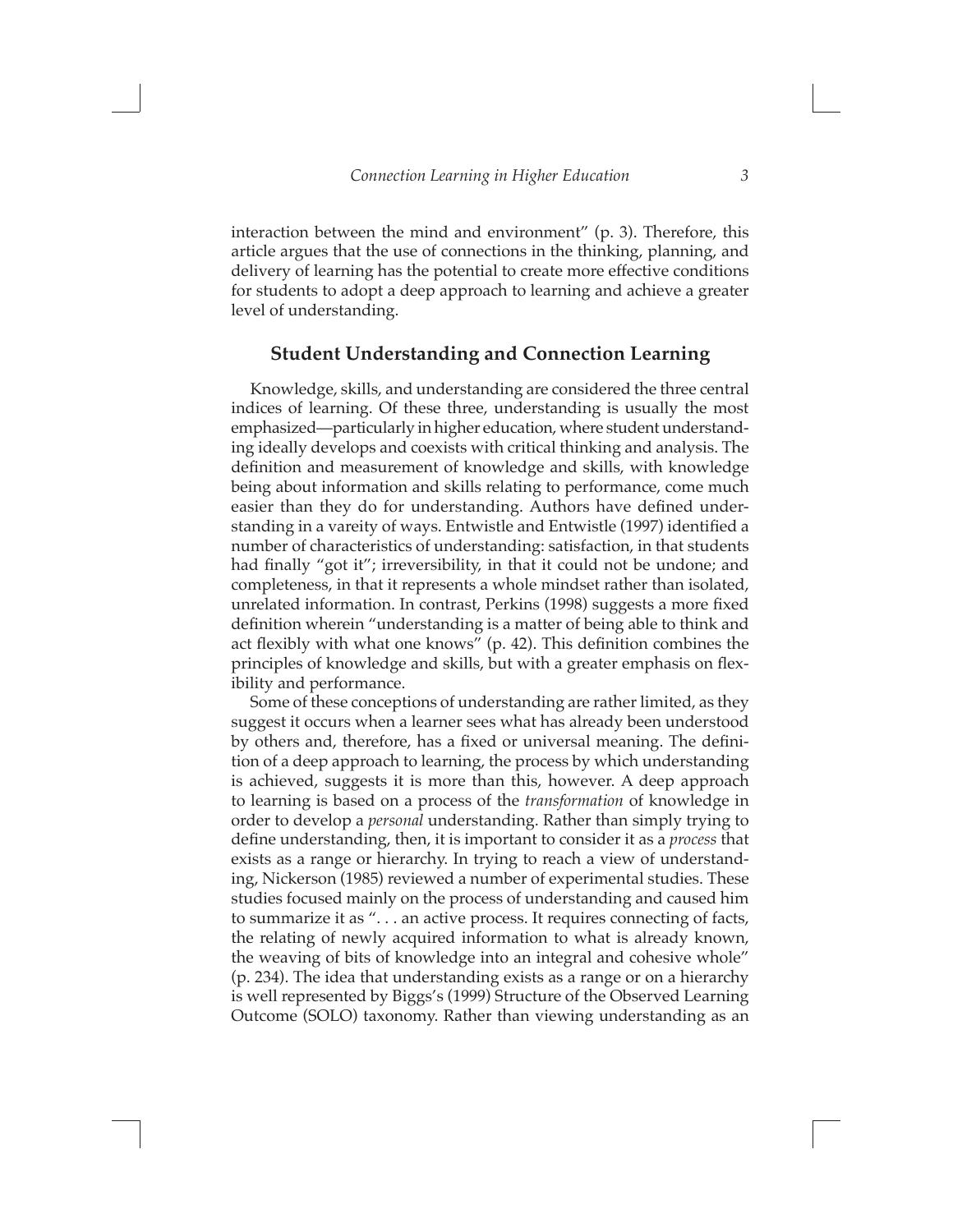endpoint, Biggs proposes different forms or levels. Atherton (2005) described the understanding that lies at the most complete level in Biggs's taxonomy as occurring when ". . . the student is making connections not only within the given subject area, but also beyond it, [where he or she is] able to generalise and transfer the principles and ideas underlying the specific instance" (p. 2).

In response to these varying ways of viewing the concept of understanding, this article contests that there is a common element in the process of achieving understanding. Rather, understanding at its most complex levels is achieved through the creation of connections between concepts. Connection learning, then, may provide insight into the process that students go through in order to achieve a deep approach to learning, exhibit flexible performance capabilities (Perkins, 1998), and, ultimately, achieve understanding. In 1998 the final report by the AAHE joint task force on student learning identified 10 principles for learning and collaborative action. The first of these principles was that learning is fundamentally about making and maintaining connections between concepts, ideas and meanings as well as experientially through interaction with the environment and other contexts.

In addition to the idea of conceptual connections, the AAHE report also made brief reference to biological connections through neural networks. This introduces another dimension of learning, that connections are important for effective neurological and cognitive functioning. Literature from other related disciplines lending further support to this principle ranges from research into working memory space, whereby connections between chunks of information can reduce the information load (Baddeley, 1994), to current research in neuroscience regarding the connectivity of neurons in the prefrontal cortex (Cohen, 2004). It is possible for instructors to relate this biological research to everyday teaching, for example, situations in which a student comments that "the penny has just dropped" or "something has just clicked." Returning to the more familiar student learning literature, the AAHE report is the most direct reference to connection learning, with many more authors alluding to it in independent research (see Table 1).

What is apparent from the research above is that learning is not simply about telling students that connections exist; rather, it is about creating conditions to support students in constructing their own connections. This is the basis of the student learning epistemology summarized by Shuell (1986), who commented that "the teacher's fundamental task is to get students to engage in learning activities that are likely to result in their achieving those (desired) outcomes . . . what the student does is actually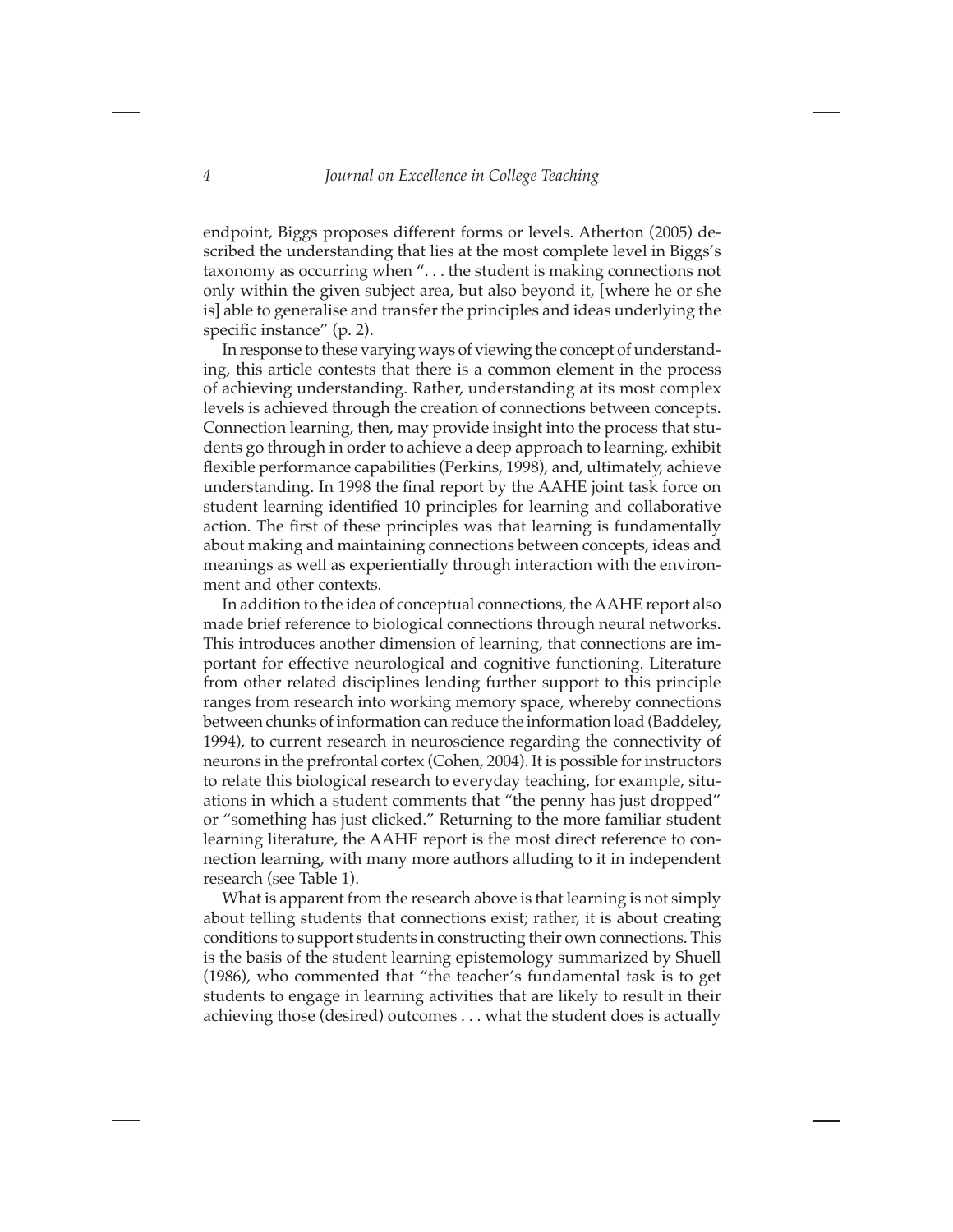|                              | References to Connections in the Student Learning Literature<br>l ab le l                                                                                                                                                                                                 |
|------------------------------|---------------------------------------------------------------------------------------------------------------------------------------------------------------------------------------------------------------------------------------------------------------------------|
| Source                       | Reference                                                                                                                                                                                                                                                                 |
| Nickerson (1985)             | information to what is already known, the weaving of bits of knowledge into an<br>"[Understanding is] $\dots$ the <i>connecting</i> of facts, the relating of newly acquired<br>integrated and cohesive whole " (p. 202).                                                 |
| Entwistle (1997)             | "They [students] soon realise that we do not store definitions in memory, but<br>instances, and has to be reconstituted in providing an explanation" (p. 127).<br>rather that the meaning resides within the <i>interconnections</i> of remembered                        |
| AAHE (1998)                  | "Learning is fundamentally about making connections through neural networks,<br>mentally among concepts and ideas, and experientially through interaction<br>between the mind and environment" (p. 3).                                                                    |
| Palmer (1999)                | "I've asked students  to describe their good teachers $[A]$ ll of them describe<br>people who have some sort of connective capacity, who connect themselves to<br>their students, their students to each other, and everyone to the subject being<br>studied" $(p. 27)$ . |
| Entwistle & Walker<br>(2000) | teaching has the potential to draw the student's attention to <i>connections</i> with<br>$^{\prime\prime}$ A more sophisticated set of conceptions regarding learning, knowing and<br>other areas of knowledge and skill" (p. 355).                                       |
| Hounsell & McCune<br>(2002)  | these fundamentals, whether through applying them, grasping inter-connections<br>"Staff pinpointed certain forms of understanding which seemed to go beyond<br>between them, or apprehending their derivation" (p. 16).                                                   |

# Table 1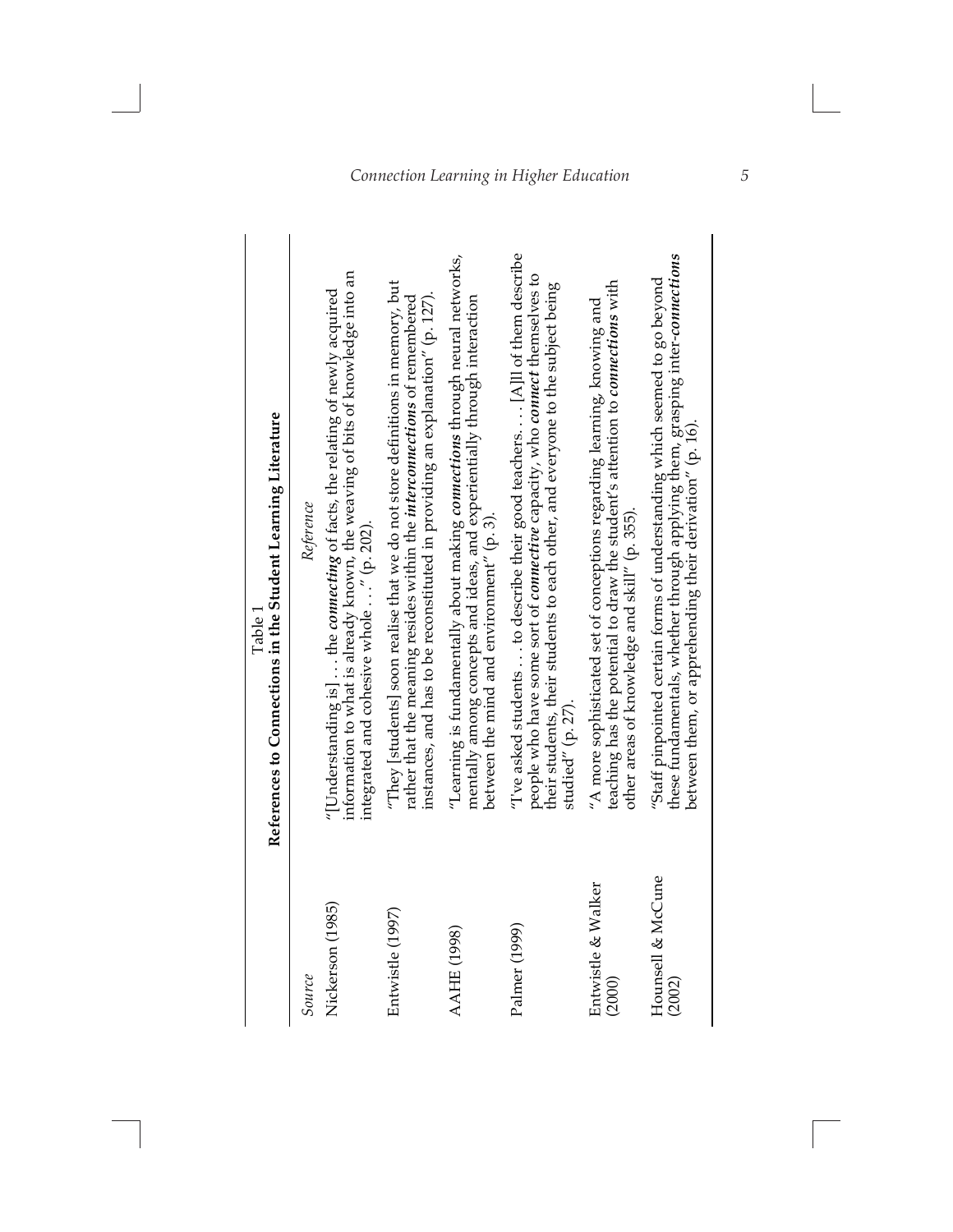more important . . . than what the teacher does" (p. 429). In order for the concept of connection learning to be effective, therefore, it is important that it be based in the development of teaching. In addition, connection learning is not designed to be a stand-alone strategy, but to coexist within established conceptual frameworks that relate to effective approaches to learning and teaching.

### **Development of Teaching for Connection Learning**

The connection learning framework bridges two parallel theories in the student learning literature: student approaches to learning (Marton & Säljö, 1976) and teachers' conceptions of teaching (Kember, 1997). The key tenets of the student learning research are that (1) a deep approach to learning is more likely to result in desirable learning outcomes; (2) *deep* and *surface* labels do not indicate attributes or abilities, because they can vary within individuals depending upon the learning context; and (3) students' perceptions of the current learning environment, their past experiences, and their conceptions of learning all influence the approach to learning in which they engage. These latter two points highlight the importance of the approaches to learning research for the development of teaching and have created a shift in the body of research toward a focus on the teacher.

A model by Prosser and Trigwell (1999) illustrates the symmetrical relations between the student and teacher. The most important aspect of this model for the development of teaching is the link between teachers' approaches to teaching and students' approaches to learning—that is, how a teacher approaches his or her teaching will impact how students approach their learning (Prosser et al., 1999). Teachers' conceptions of teaching develop not only from their classroom experiences, but also from their experiences as students (Trigwell, Prosser, & Taylor, 1994). Kember's (1998) review of over a dozen separate studies identified only a small number of similar teaching conception categories. Although several intermediate categories emerged in Kember's work, the two extreme poles are student-centered/learning-oriented and teacher-centered/contentoriented. Studies have shown that a teacher transmission model reduces the likelihood of students adopting deep approaches to learning (Gow & Kember, 1993; Prosser et al., 1999). In contrast, the initial research (Gibbs & Coffey, 2004; Ho, Watkins, & Kelly, 2001) on the conceptual change approach to the development of teaching for deep learning is promising. Therefore, the framework proposed in this article uses the studentcentered/learning-oriented conception of teaching, alongside connection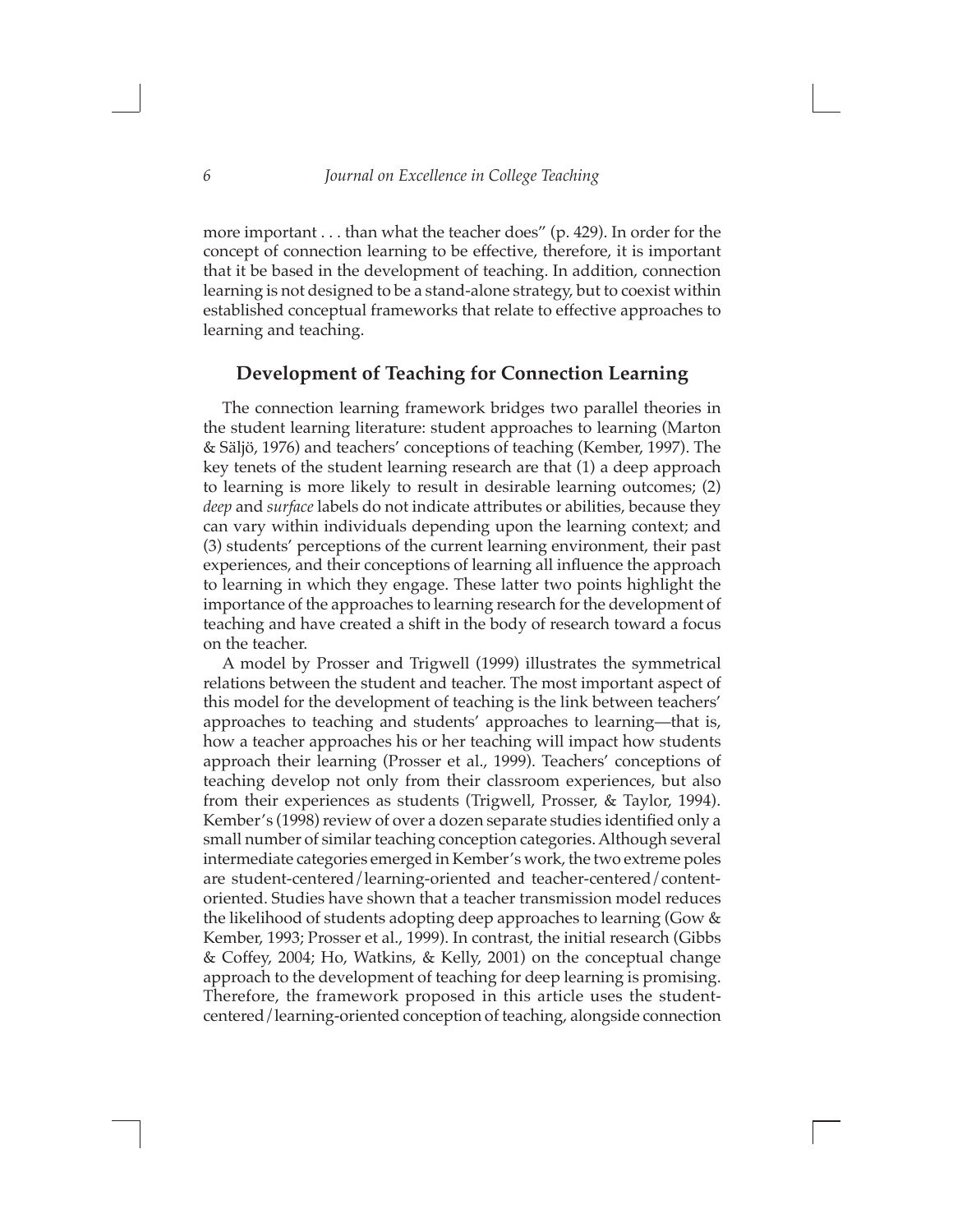learning, as the overarching ways of thinking about learning.

Based on interviews with faculty developers, Gibbs and Coffey (2000) identified two clear goals of development of teaching in higher education: the improvement of teachers' skills and the development of teachers' conceptions of teaching. The balance between these two goals has become a critical focus of the improvement of teaching. If faculty development is too skill based and simply prescribes a number of "recipes" for teaching, faculty may become either mechanical or defensive about their practices (Ho et al., 2001). Trigwell (2004) supports this in arguing that teacher training activities will be ineffective unless informed by the underlying conceptions that inform the skills. There are also problems with a solely conceptual approach to faculty development, however. If these conceptions are too detached from the classroom, it is possible for a teacher to embrace the value of the student-centered/learning-oriented conception but then approach teaching from the entirely opposing position (Prosser, Ramsden, Trigwell, & Martin, 2003). Ho et al*.* (2001) find that only 50% of teachers who changed their conceptions of teaching brought about positive changes in student learning. In response to this imbalance, Trigwell (2004) identified a model for the development of teaching based on an alignment between teaching conceptions, teaching activities, and student learning (see Figure 1). This model suggests that for developmental activities to be effective, they must take into account the teaching and learning context and provide support at both a conceptual and strategic level.

### **A Framework for Connection Learning**

The conceptual aspects of learning and teaching outlined above have clear implications for the development of teaching. There is need for a framework that integrates the conceptual with the actual mechanical aspects of how teachers can engage students in a deep approach to learning to enhance understanding. The connection learning framework I propose (see Figure 2) combines the principles from the model of teaching development (Figure 1) and the concept of connection learning to create clear guidance for teachers. The framework aligns *Teacher Thinking* (Figure 2, column 1), *Teacher Planning* (Figure 2, column 2) and *Teacher Strategies* (Figure 2, column 3) to aid in the application of the concept of connection learning. Finally, the framework identifies how these activities may impact *Student Learning* (Figure 2, column 4).

### *Teacher Thinking*

The connection learning framework in Figure 2 is based on the literature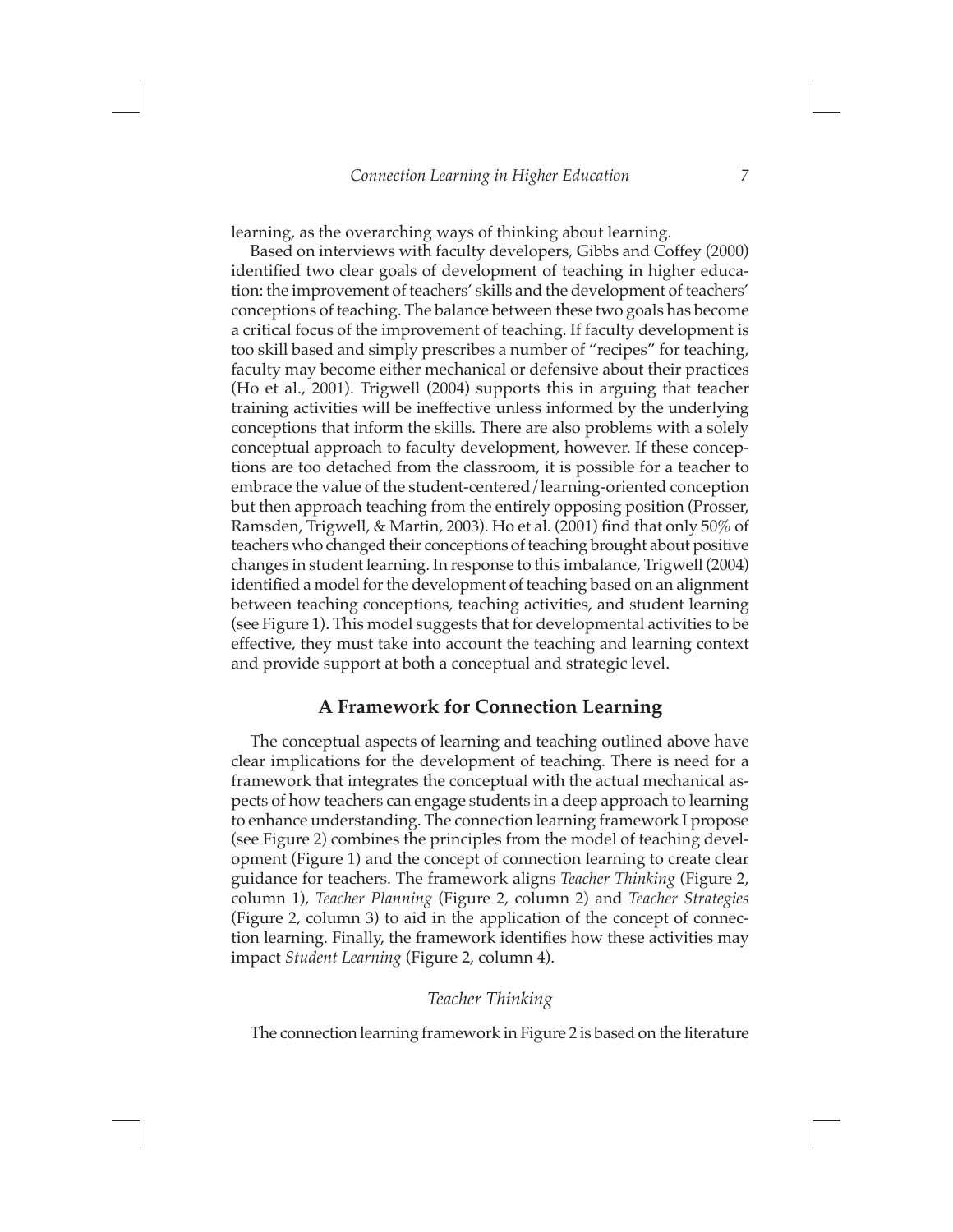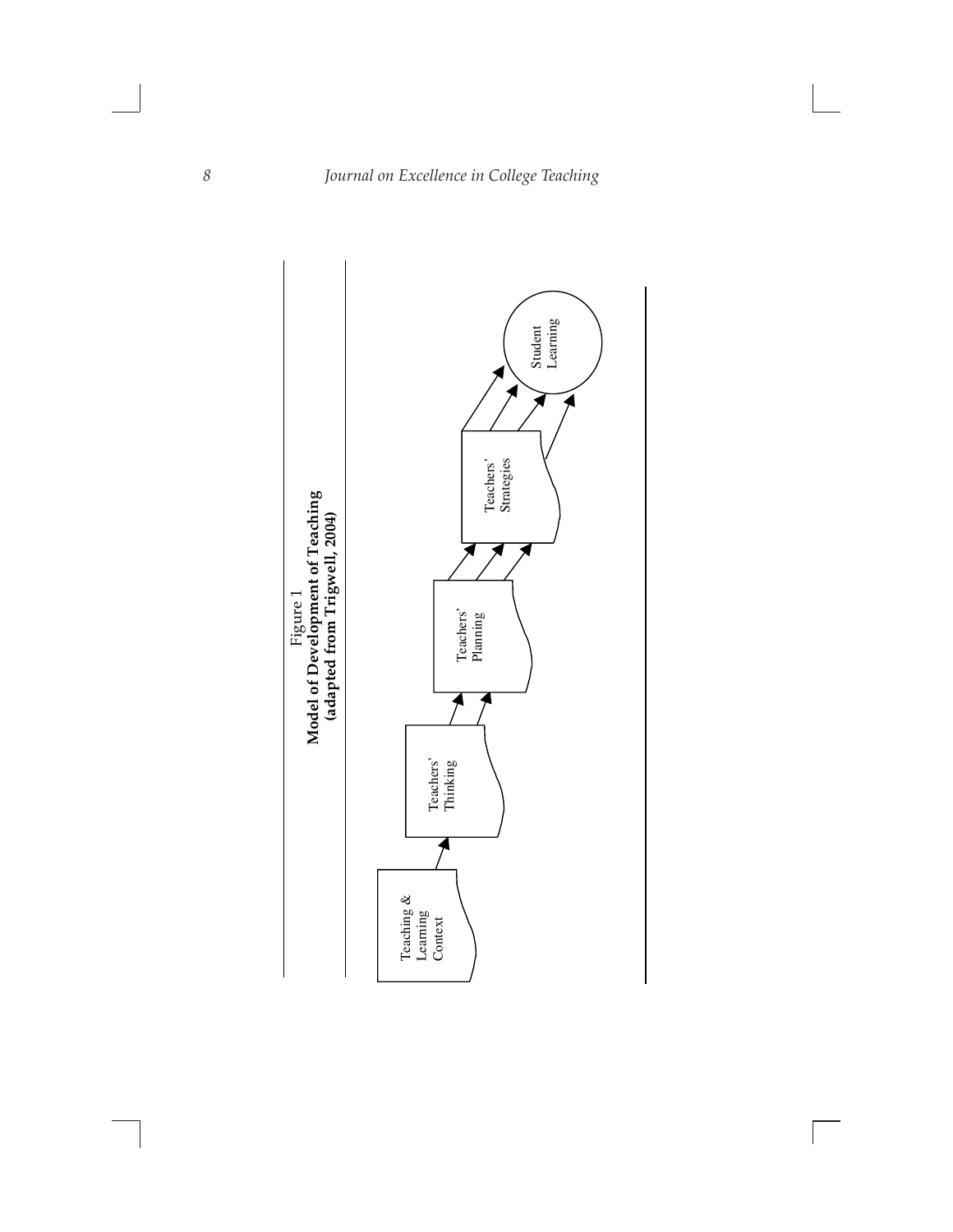*Connection Learning in Higher Education 9*

Insert Figure 2 as a 3-page Z-Foldout.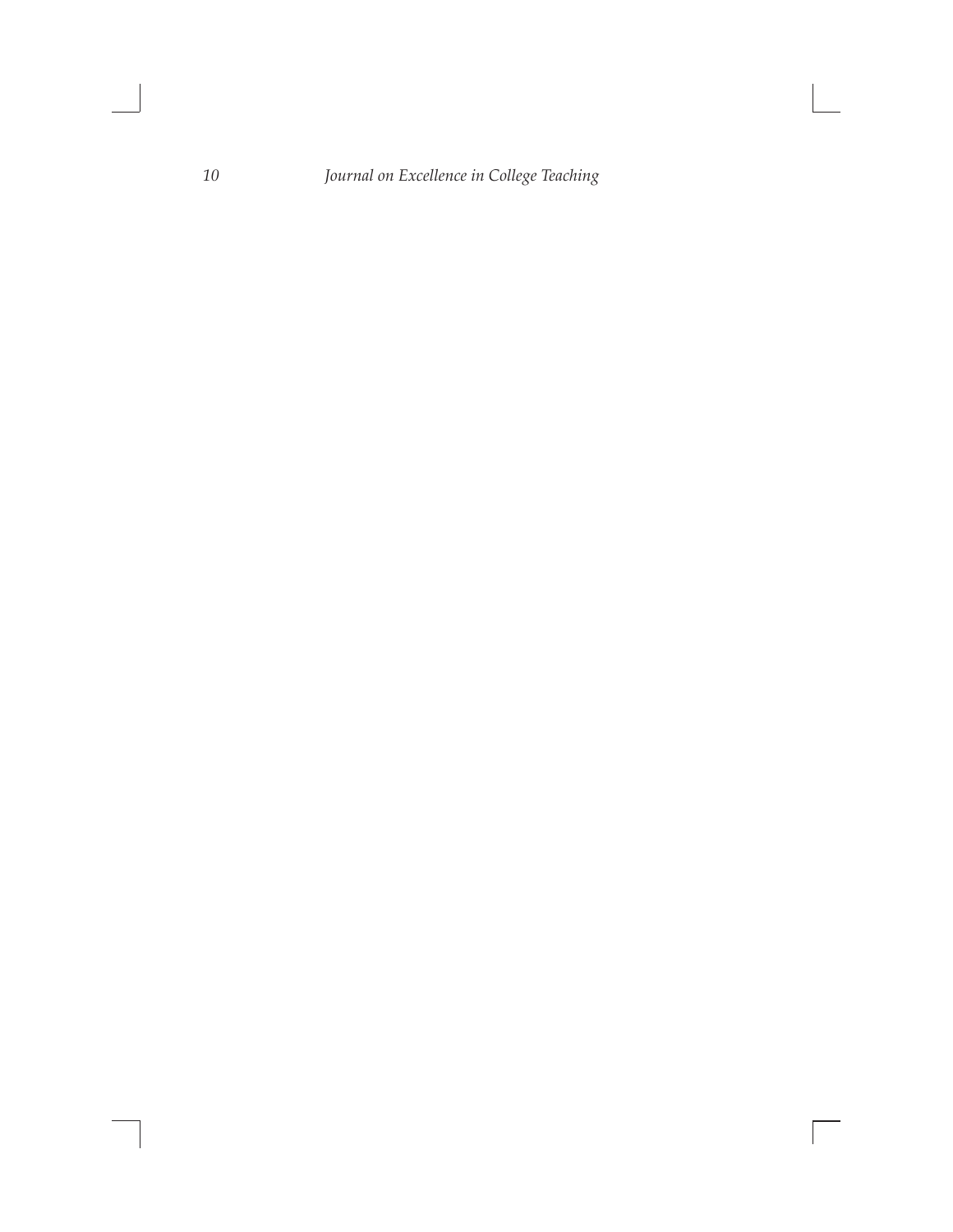*Connection Learning in Higher Education 11*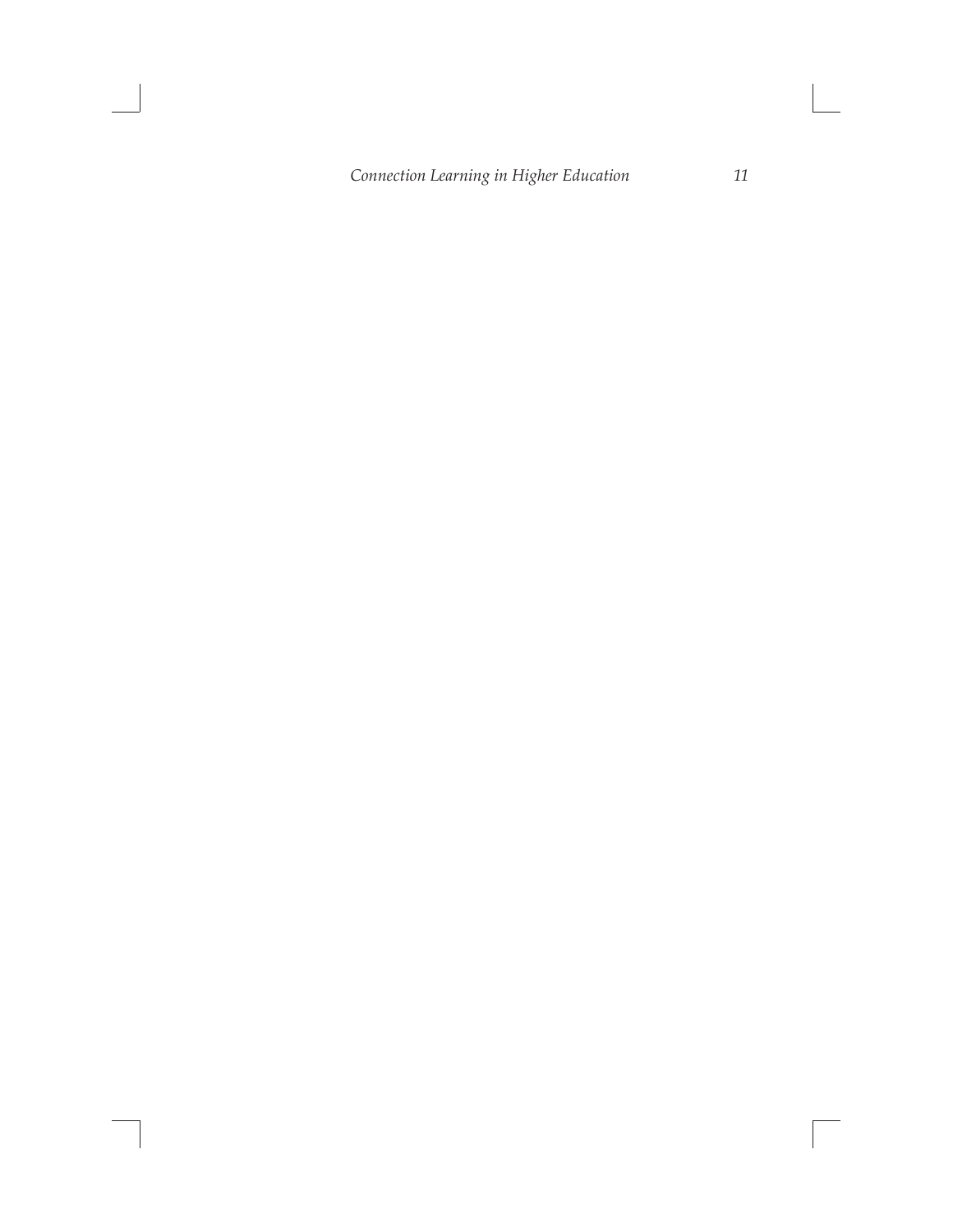presented in the preceding sections and incorporates two key overarching concepts: (1) the concept of connection learning and (2) a conception of teaching based on student-centeredness and on learning as conceptual change.The conception of teaching that an individual holds has been shown to relate closely to the way in which he or she approaches teaching (Trigwell & Prosser, 1996). Therefore, if a teacher is aware of the concept of connection learning and a student-centered/learning-oriented conception of teaching, it is likely to result in a pedagogical approach that encourages students to take a deep approach to learning.

### *Teacher Planning (Meso-Level)*

At the Teacher Planning (meso) level the framework provides details of the types of connections that can be made with subject content to enhance student understanding. The framework identifies the possibility of connecting subject content learning activities/materials with seven different aspects of understanding:

- 1. Learning Outcomes and Assessment;
- 2. Skills, Attitudes, and Personal Attributes;
- 3. Past Experiences;
- 4. Practice;
- 5. Additional Activities/Tasks;
- 6. The Course/Programme of Study; and
- 7. Future Activity.

Each of these seven connections is related to an existing broad pedagogical strategy. The aim is to provide teachers with guidance in how the connections can be achieved in practice. For example, for connection 1, *Learning Outcomes and Assessment,* the associated strategy is constructive alignment (Biggs, 1996). This strategy requires teachers to ensure that their courses make clear connections between learning outcomes, curriculum, and assessment strategies.

Connection 4, between current learning material and *Practice,* provides a concrete example of how one of these seven connections may influence a teacher's planning. In this context, connection learning means that in order to encourage a better understanding of a particular theory or concept it is important to test it in practice. While putting theory into practice is a common and well-accepted idea in teaching, I argue that the reason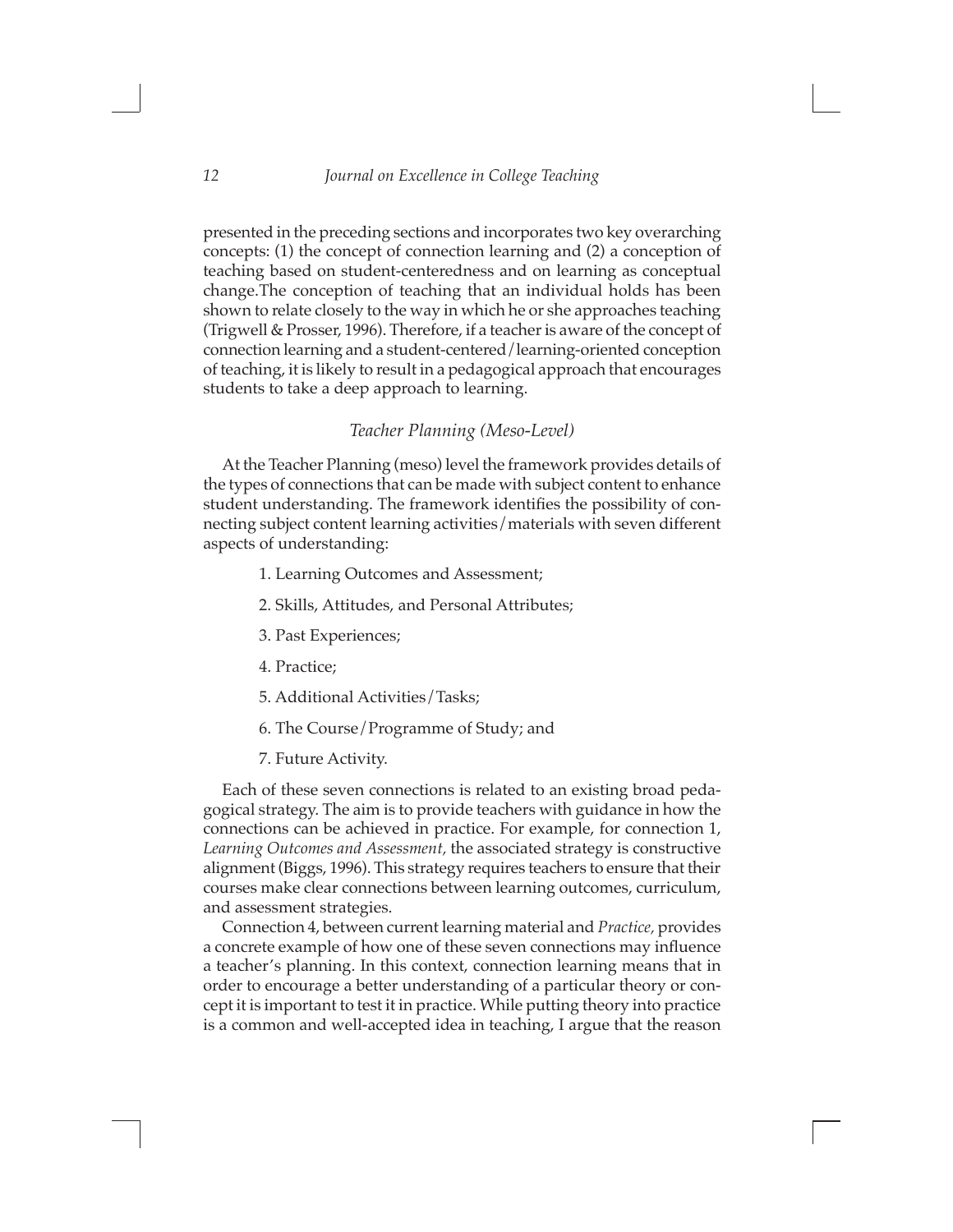it supports learning is by enabling students to see connections between abstract theories and their particular environment or area of study.

A possible approach to teacher planning that can be used to create this type of connection is based on the concept of *inquiry-based learning* (Healey, 2005). Traditionally, teachers' direct supervision based on their particular research interests has been the means to teach students about a subject specific theory, the skill of critical review, or the principles of research methods. With this information transmission model learning outcomes are considered in isolation. Inquiry-based learning, however, encourages students to connect their learning to practice. With this approach, students learn in a "research mode" that creates "in the learner's mind a connection between teaching and research" (Elton, 2005, p. 111). Inquiry-based learning, then, supports students' understanding of the purpose or role of research in their subject area. This direct involvement in research causes students' learning to become more active and questioning. In order to facilitate inquiry-based learning, Healey (2005) has specified three dimensions of curriculum redesign: that there be an emphasis on research process and problems rather than on content, that students be treated as participants rather than as audience, and that teaching be student-focused rather than teacher-focused.

It is beyond the scope of this article to expand on the examples for each of the seven connections in the connection learning model depicted in Figure 2. Most of these broad planning strategies already will be familiar to teachers, and they are by no means exhaustive. The framework's value lies in its explicit focus on the common conceptual goal of connection learning and in its application of this focus at the macro, meso, and micro levels of teaching and the resulting student learning.

### *Teacher Strategies (Micro-Level)*

The literature about learning and teaching in higher education, particularly at the conceptual level, often either neglects strategies for daily use with students entirely or considers them only in terms of isolated tips. For each of the seven connections identified at the teacher planning or meso-level in Figure 2, in contrast, the framework provides microlevel Teacher Strategies to create conditions in which students are likely to make the appropriate connection. The dashed line dividing the rows in the micro-level column of Figure 2 is significant in suggesting that the proposed activities may not be exclusive to one connection but may facilitate several of them.

A reading and thinking strategy suggested by Hogan (1996) provides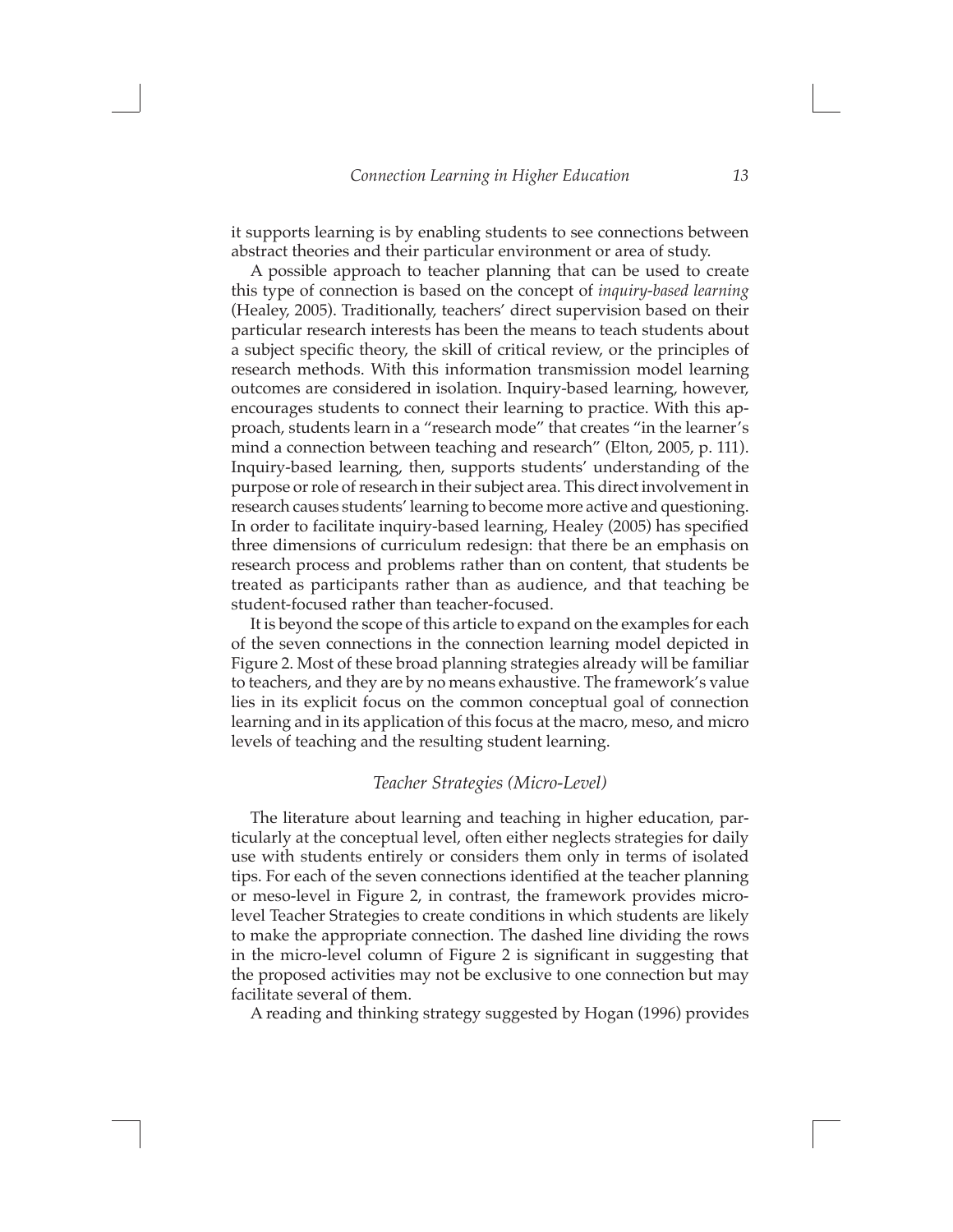a practical micro-level example of how the conceptual idea of connection learning can translate to the classroom. At the meso- or planning level, this learning activity aims to encourage students to create connections between the *Additional Activities/Tasks* (connection 5) they are required to complete outside of class and the learning activities or outcomes considered in class. The problem with assigning additional activities, such as reading tasks, is that students often are unmotivated to complete them. Citing Johnson (1988), Hogan (1996) attributes this lack of motivation to the fact that "the isolation . . . from the rest of the community [that reading creates] brings about a sense of irrelevance" (p. 1). It is the teacher's responsibility, therefore, to provide more directed and specific activities to ensure the students can create the connections, see the relevance, and, therefore, evoke a deep approach to learning.

A strategy identified by Hogan (1996) encourages students to read, think, and share ideas. Half of the class is given one reading, while the other half is given a different, but related reading. Students are given a task that asks them to read the material provided and become familiar with the key themes, arguments, and ideas in order that they can:

- 1. Represent them in a diagram, table, or visual form.
- 2.Use this graphic as an aid to explain the reading to a partner from the other half so that he or she can understand its content and directions.

A seminar can be based around this approach, with pairs of students sharing the material that they have read using the relevant resources they have created. Students are encouraged to ask questions and spend time connecting the materials. Additional strategies may include increasing groups to four members in order to extend the discussion and further challenge peers' interpretations.

Placing this strategy within the context of the connection learning framework reveals how it facilitates the associated meso-level connection between *Additional Activities/Tasks* and the material being learned. This approach aims to improve upon the traditional task of having students read an isolated chapter or journal article and making them solely responsible for making the connections with no facilitation or follow up. Learning strategies such as Hogan's (1996) ensure that students make connections through their interaction with the material and their peers. The strategy helps students to value the learning task and see its relevance to course learning outcomes. Additional benefits for students include the promotion of metacognitive processes, the recreation of information in a different form, and the testing out of their understanding with their peers (Hogan,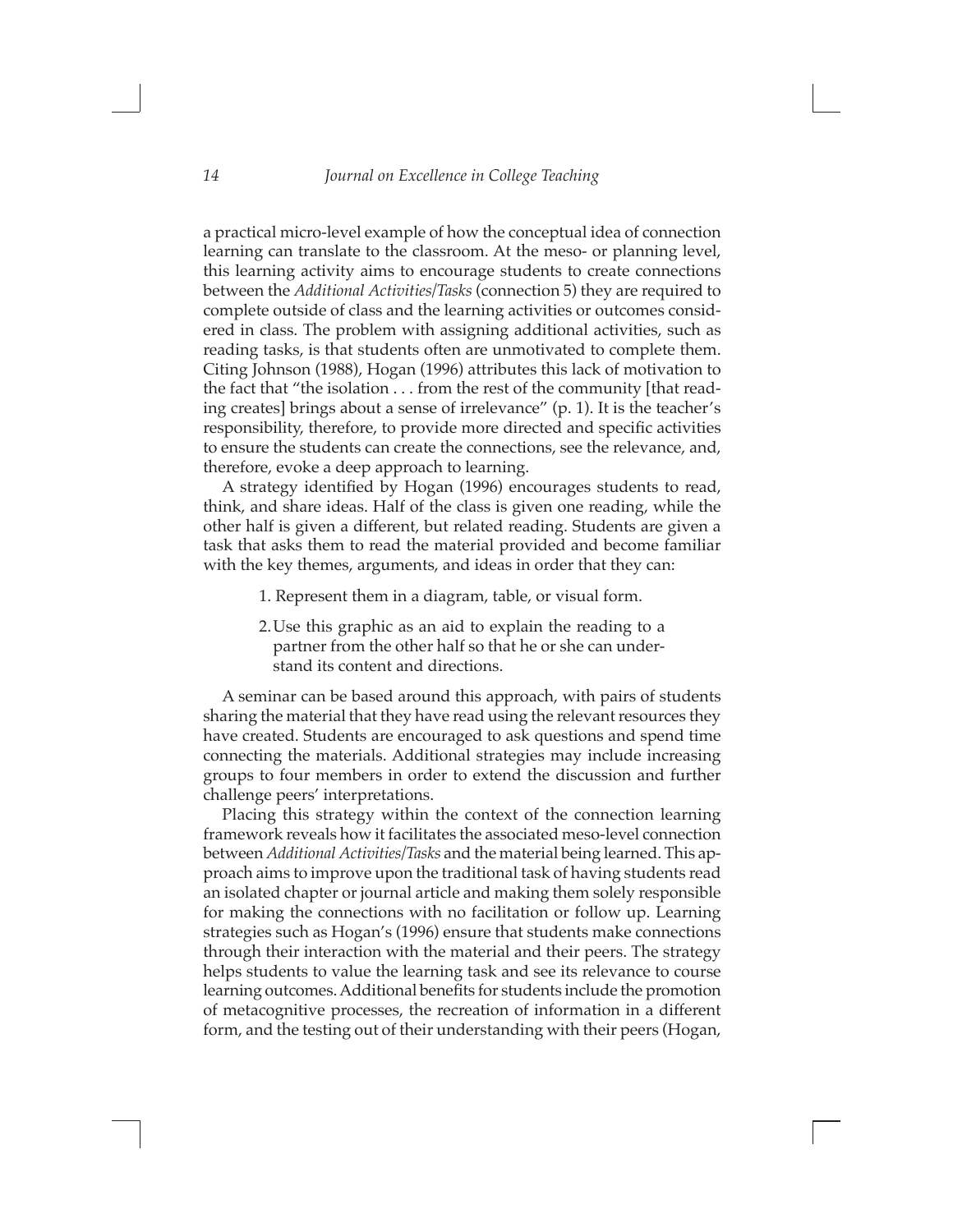1996). This strategy, therefore, utilizes connection learning and a studentcentered approach to teaching, both of which are at the conceptual (teacher thinking) level of the proposed framework.

### **Summary**

Neither the concept of connection learning nor the strategies for its facilitation presented in this article are new. I do, however, propose three innovative contributions for enhancing teaching practice:

- Making connections in learning explicit in order to guide discussions between faculty and faculty developers.
- Providing real, workable strategies for learning that have a clear rationale based on student-centered learning.
- Developing a coherent framework that can be used to guide teachers and faculty developers in their thinking and planning in order to enhance teaching and increase the number of students engaged in a deep approach to learning.

### **References**

- American Association of Higher Education. (1998). *Powerful partnerships. A shared responsibility for learning* (Joint Task Force on Student Learning Final Report by the American Association of Higher Education). Washington, DC: Author. Retrieved September 12, 2005, from http:// www.myacpa.org/pub/documents/taskforce.pdf
- Atherton, J. S. (2005). *Learning and teaching: Solo taxonomy* [On-line]. Available: http://www.learningandteaching.info/learning/solo
- Baddeley, A. (1994). The magic number seven: Still magic after all these years? *Psychological Review, 101* (2), 353-356.
- Beasley, C. J., & Pearson, C. A. L. (1998, February). Responding to changing times: Reflections on an "upside down" course. In B. Black & N. Stanley (Eds.), *Teaching and learning in changing times: Proceedings of the 7th annual Teaching and Learning Forum* (pp. 33-38). Perth, Australia: The University of Western Australia.
- Biggs, J. (1999). *Teaching for quality learning at university*. Maidenhead, UK: The Society for Research Into Higher Education & Open University Press.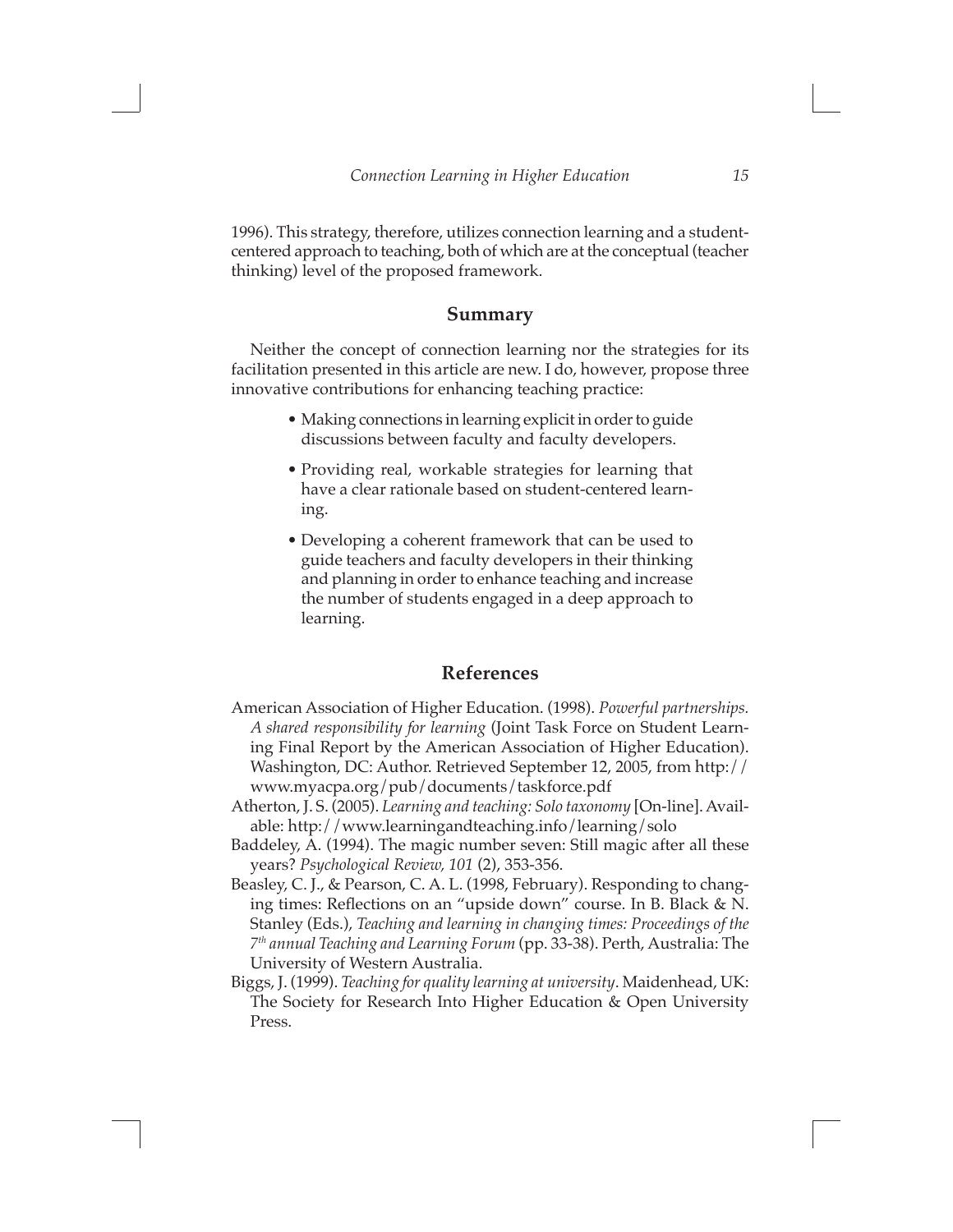- Biggs, J. B. (1996). Enhancing teaching through constructive alignment. *Higher Education, 32,* 1-18.
- Cohen, P. (2004, May). It's a small world inside your head. *New Scientist, 2448,* 12.
- Elton, L. (2005). Scholarship and the research and teaching nexus. In R. Barnett (Ed.), *Reshaping the university: New relationships between research, scholarship and teaching* (pp. 108-118). Maidenhead, UK: SRHE & Open University Press.
- Entwistle, N. (2003, March). *Concepts and conceptual frameworks underpinning the ETL Project* (ETL Project Occasional Report No. 3). Edinburgh: Economic and Social Research Council. Retrieved September 12, 2005, from http://www.ed.ac.uk/etl/publications.html
- Entwistle, N. J. (1997). Introduction to phenomenography in higher education. *Higher Education Research and Development*, *16* (2), 127-134.
- Entwistle, N. J., & Entwistle, D. M. (1997). Revision and the experience of understanding. In F. Marton, D. J. Hounsell, & N. J. Entwistle (Eds.), *The experience of learning* (2nd ed.) (pp. 145-158). Edinburgh: Scottish Academic Press.
- Entwistle, N. J., & Ramsden, P. (1983). *Understanding student learning*. London: Croom Helm.
- Entwistle, N. J., & Walker, P. (2000). Strategic alertness and expanded awareness within sophisticated conceptions of teaching. *Instructional Science*, *28,* 335-361.
- Fox, R., & Radloff, A. (1997, February). How can we "unstuff" the curriculum? In R. Pospisil & L. Willcoxson (Eds.), *Learning through teaching: Proceedings of the 6th annual Teaching Learning Forum* (pp. 118-123). Perth, Australia: Murdoch University.
- Gibbs, G., & Coffey, M. (2000). Training to teach in higher education: A research agenda. *Teaching in Higher Education, 4* (1), 31-44.
- Gibbs, G., & Coffey, M. (2004). The impact of training of university teachers on their teaching skills, their approach to teaching, and the approach to learning of their students. *Active Learning in Higher Education, 5* (1), 87-100.
- Gibbs, G., Habeshaw, S., & Habeshaw, T. (1984). 5*3 interesting things to do in your lectures.* Bristol, UK: Technical and Educational Services.
- Gow, L., & Kember, D. (1993). Conceptions of teaching and their relationship to student learning. *British Journal of Educational Psychology, 63,* 20-33.
- Grennrich, D., & Long, L. (1999, February). How does one develop tutorled distance learning materials for use in collaborative learning groups with an emphasis on constructivist learning. In K. Martin, N. Stanley, &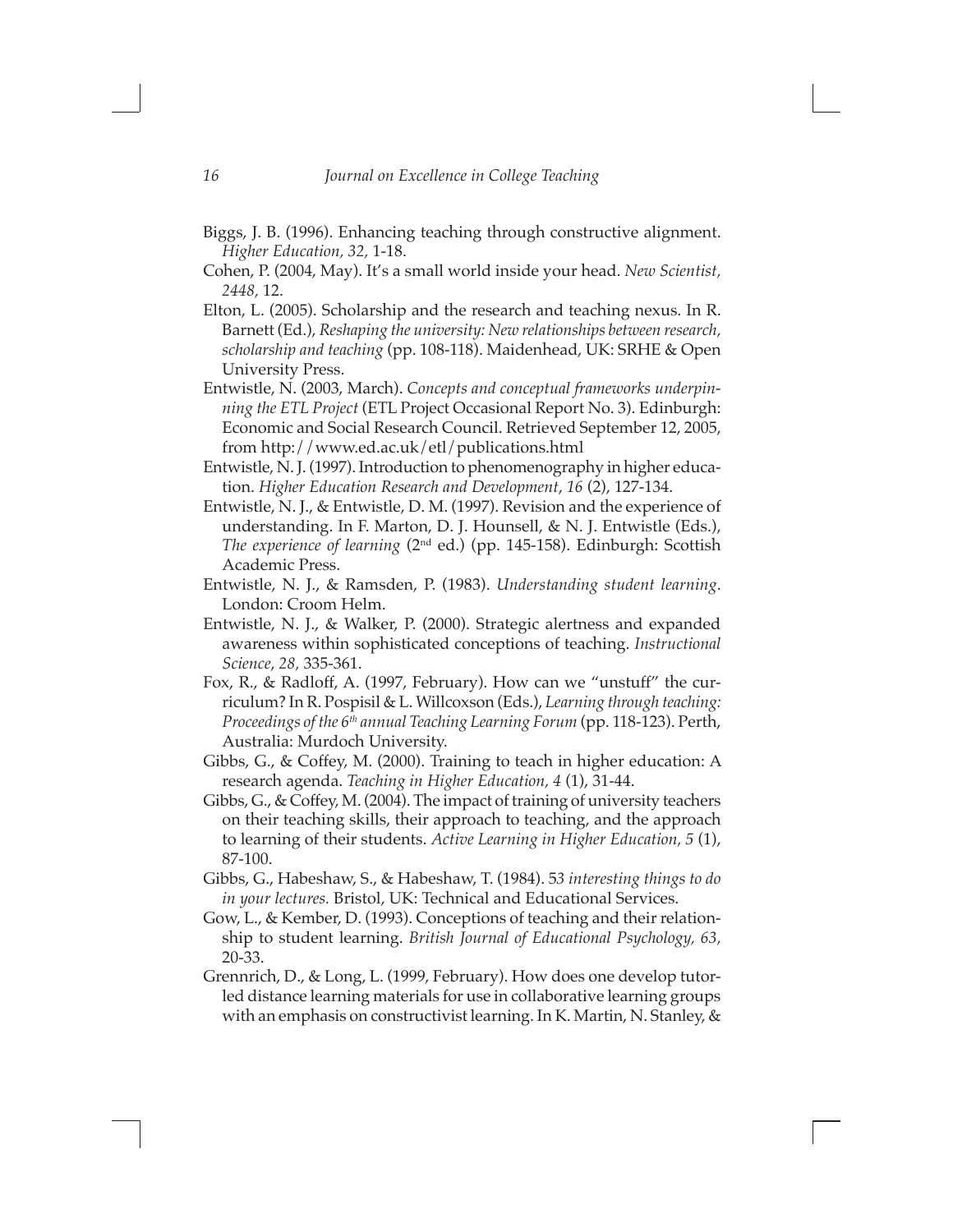N. Davison (Eds.), *Teaching in the disciplines/learning in context: Proceedings of the 8th annual Teaching and Learning Forum* (pp. 143-148). Perth, Australia: The University of Western Australia.

- Healey, M. (2005). Linking research and teaching: Exploring disciplinary spaces and the role of inquiry-based learning. In R. Barnett (Ed.), *Reshaping the university: New relationships between research, scholarship and teaching* (pp. 108-118). Maidenhead, UK: SRHE & Open University Press.
- Hiley, A. (2004, June). *A programme of induction into multi-disciplinary teamwork* [On-line]. Manchester, UK: Manchester Centre for Civil and Construction, The University of Manchester. Retrieved February 11, 2009, from http://www.cebe.heacademy.ac.uk/BPBN/casestudy/umist\_ssg3i.htm <http://www.cebe.heacademy.ac.uk/BPBN/casestudy/ umist\_ssg3i.htm
- Ho, A., Watkins, D., & Kelly, M. (2001). The conceptual change approach to improving teaching and learning: An evaluation of a Hong Kong staff development programme. *Higher Education, 42,* 143-169.
- Hogan, C. (1996, February). Getting students to do their reading, think about it and share their ideas and responses. In J. Abott & L. Willcoxson (Eds.), *Teaching and learning within and across disciplines: Proceedings of the 6th annual Teaching Learning Forum* (pp. 79-81). Perth, Australia: Murdoch University.
- Hounsell, D. J., & McCune, V. (2002, October). Teaching-Learning Environments in Undergraduate Biology: Initial Perspectives and Findings. *ETL Project Occasional Report 2*. Economic and Social Research Council.
- Jackson, N. (2002). *Designing for creativity: A curriculum guide* [online]. Learning and Teaching Support Network, Generic Centre. Retrieved September 12, 2005, from http://www.palatine.ac.uk/files/1028.pdf
- Juwah, C., Macfarlane-Dick, D., Matthew, R., Nicol, D., Ross, D. & Smith, B. (2004). *Enhancing student learning through effective formative feedback* [On-line]. York, UK: Higher Education Academy. Retrieved July 23, 2004 from http://www.heacademy.ac.uk/resources
- Kember, D. (1997). A reconceptualisation of the research into university academics' conceptions of teaching. *Learning and Instruction, 7,* 255- 275.
- Kember, D. (1998). Teaching beliefs and their impact on students' approach to learning. In B. Dart & G. Boulton-Lewis (Eds.), *Teaching and learning in higher education* (pp. 1-25). Camberwell, Victoria, Australia: Australian Council for Educational Research Press.
- MacDonald, R. (2001). Problem-based learning: Implications for educational developers. *Educational Developments*, *2* (2), 1-5.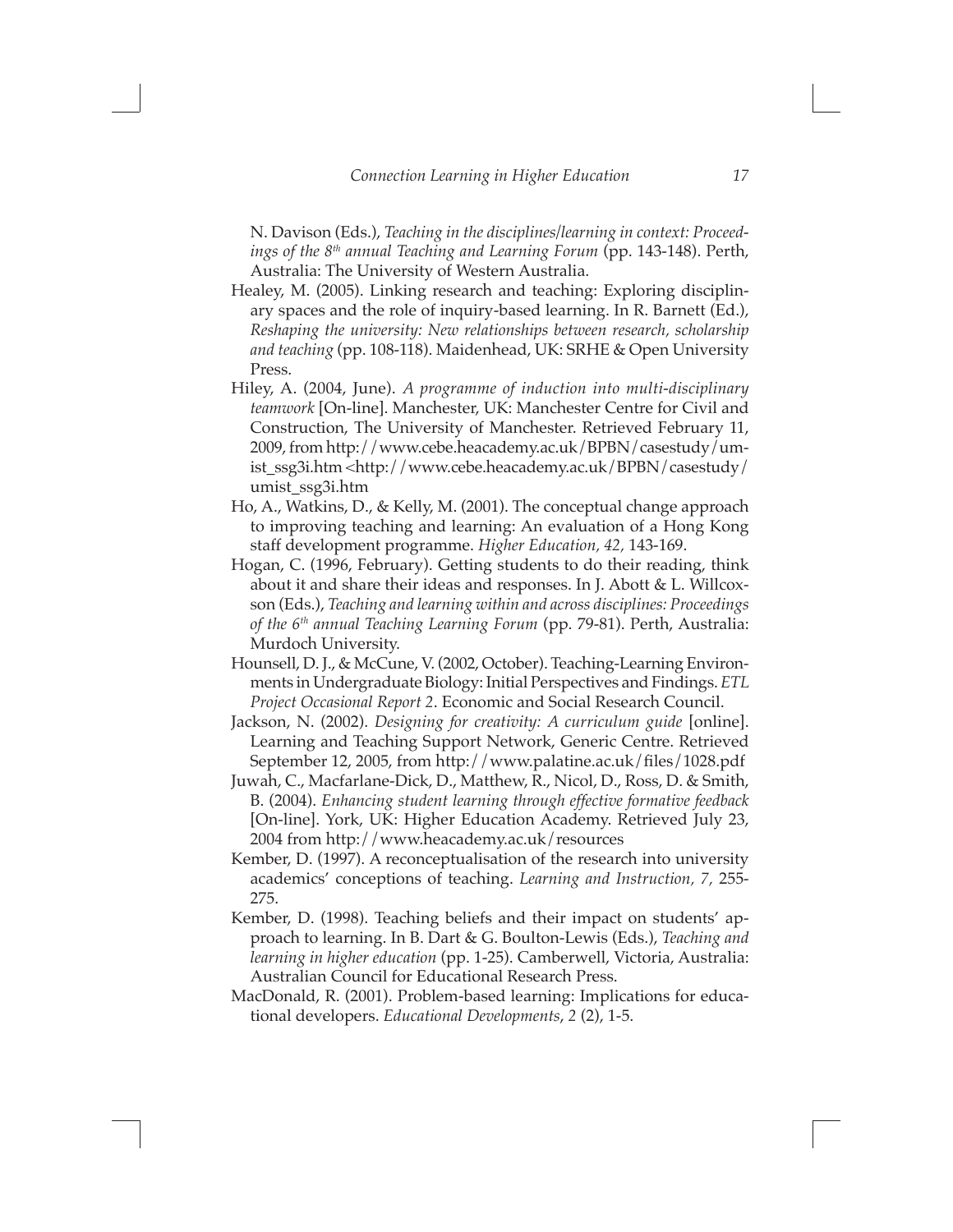- Marton, F., & Säljö, R. (1976). On qualitative differences in learning I: Outcome and process. *British Journal of Educational Psychology, 46,* 4-11.
- Marton, F., & Säljö, R. (1984). Approaches to learning. In F. Marton, D. J. Hounsell, & N. J. Entwistle (Eds.), *The experience of learning* (pp. 36-55). Edinburgh: Scottish Academic Press.
- Nickerson, R. S. (1985). Understanding understanding, *American Journal of Education, 93,* 201-239.
- Novak, G. M., Gavrin, A. D., Wolfgang, C., & Patterson, E. T. (1999). *Just-in-time teaching: Blending active learning with web technology.* Upper Saddle River, NJ: Prentice Hall.
- Palmer, P. (1999). The grace of great things: Reclaiming the sacred in knowing, teaching, and learning. In S. Glazer & J. P. Tarcher/Putnam (Eds.), *The heart of knowing: Spirituality in education* (pp. 13-32). New York: Tarcher/Putnam.
- Pearce, J., & Crouch, C. (1996, February). Making theory relevant. In J. Abott & L. Willcoxson (Eds.), *Teaching and learning within and across disciplines: Proceedings of the 6th annual Teaching Learning Forum* (pp. 125-128). Perth, Australia: Murdoch University.
- Perkins, D. (1998). What is understanding? In M. S. Wiske (Ed.), *Teaching for understanding: Linking research and practice* (pp. 39-57). San Francisco: Jossey-Bass.
- Prosser, M., Ramsden, P., Trigwell, K., & Martin, E. (2003). Dissonance in experience of teaching and its relation to the quality of student learning. *Studies in Higher Education, 28* (1), 37-48.
- Prosser, M., & Trigwell, K. (1999). *Understanding learning and teaching: The experience in higher education.* Buckingham, UK: SRHE and Oxford University Press.
- Prosser, M., Trigwell, K., & Waterhouse, F. (1999). Relations between teachers' approaches to teaching and student learning. *Higher Education, 37,* 57-70.
- Ramsden, P. (2004, June). *The higher education academy.* Plenary keynote presented at the Learning and Teaching Conference, University of Hertfordshire, Hatfield, UK.
- Richardson, J. T. E. (1990). Reliability and replicability of the Approaches to Studying Questionnaire. *Studies in Higher Education, 15,* 155-168.
- Shuell, T. J. (1986). Cognitive conceptions of learning. *Review of Educational Research, 56,* 411-36.
- Teaching and Learning Forum. (1996, 1997, & 2000). *Proceedings of the annual Teaching and Learning Forum* [On-line]. Available: http://lsn.curtin. edu.au/tlf/tlf-pubs.html
- Trigwell, K. (2004, May). Research on relations between university teaching